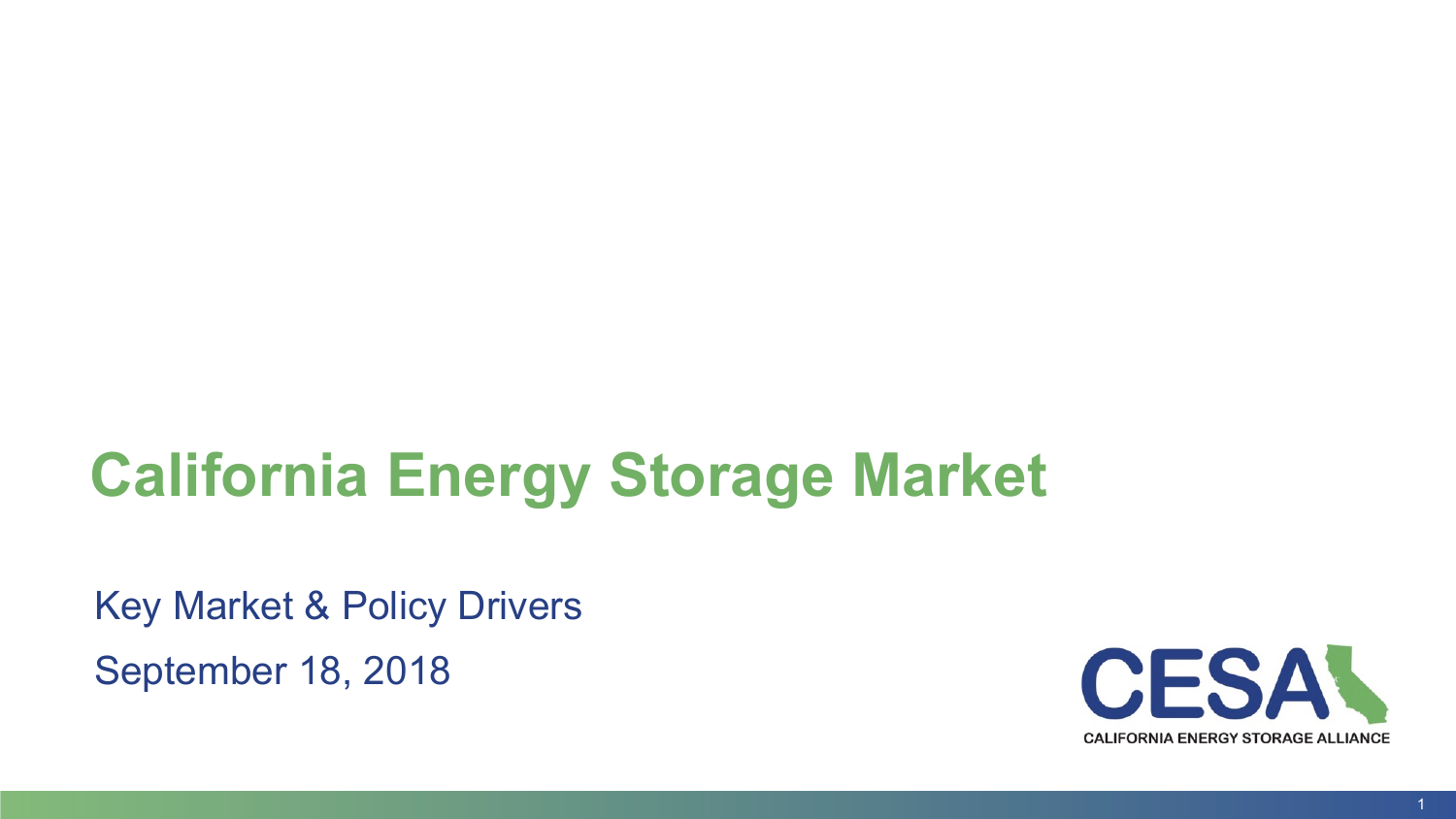

#### **About CESA**

The **California Energy Storage Alliance (CESA)** is a 501c(6) membership-based advocacy group committed to advancing the role of energy storage in the electric power sector through policy, education, outreach, and research.

**CESA's mission** is to make energy storage a mainstream energy resource in helping to advance a more affordable, clean, efficient, and reliable electric power system in California.









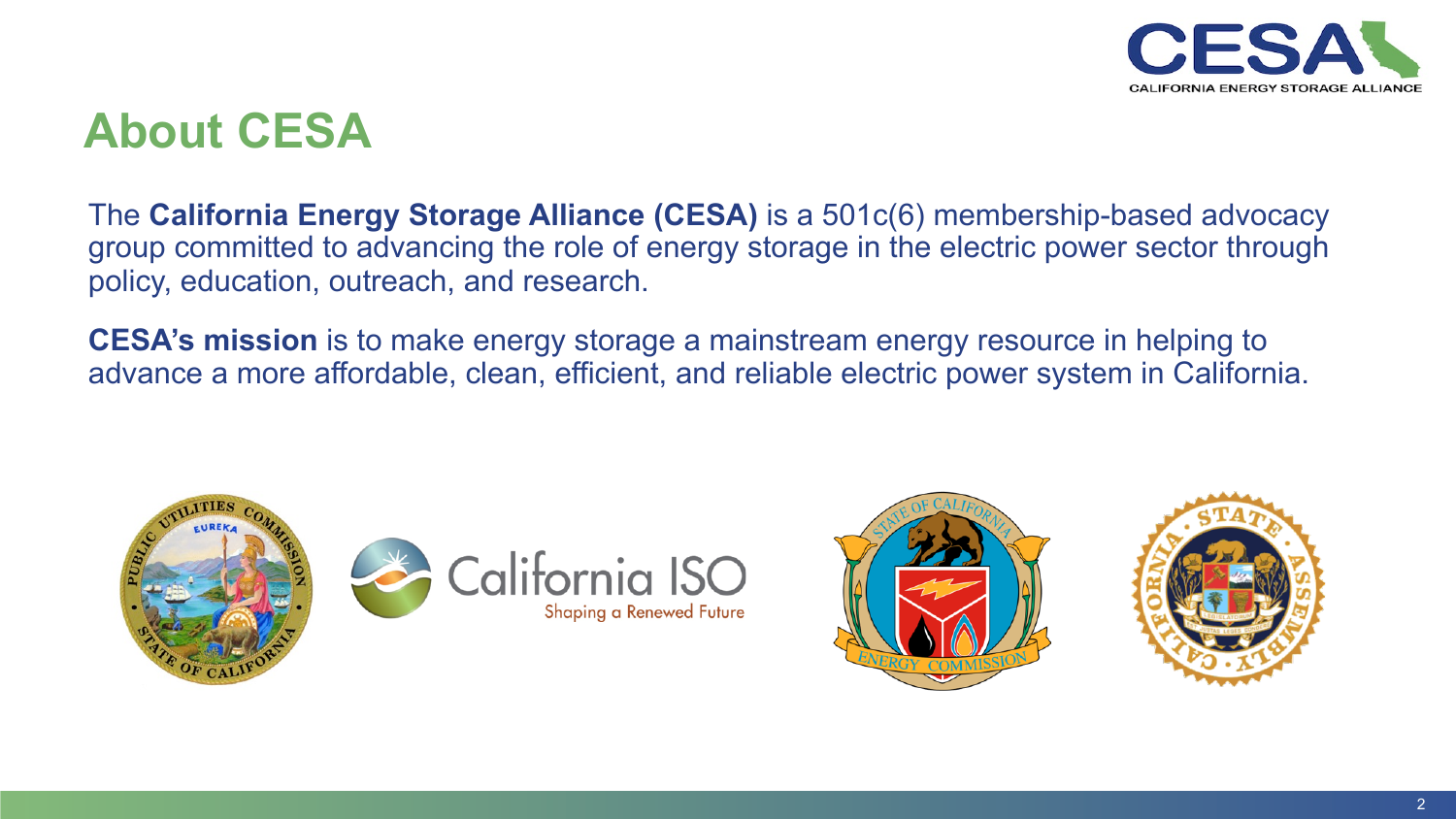

#### **CESA Members**



#### **General and Series A Members**

- Able Grid Amber Kinetics American Honda Motor Axiom Exergy Brenmiller Energy Bright Energy Storage Technologies Brookfield Renewables Centrica Business Solutions Clean Energy Associates Consolidated Edison Development Customized Energy Solutions Dimension Renewable Energy Doosan GridTech
- Eagle Crest Energy E.ON EDF Renewable Energy ElectrIQ Power eMotorWerks **Energport** esVolta Form Energy GAF Greensmith Energy Iteros Johnson Controls Lendlease Energy Development
- Mercedes-Benz Energy Munich Re **NantEnergy** National Grid NEC Energy Solutions NGK Insulators NRG Energy Parker Hannifin Pintail Power Primus Power Range Energy Storage Systems Recurrent Energy RES Americas
- Sempra Renewables Sharp Electronics Sovereign Energy Stem STOREME Sumitomo Electric **Sunrun** Swell Energy Viridity Energy VRB Energy **Younicos**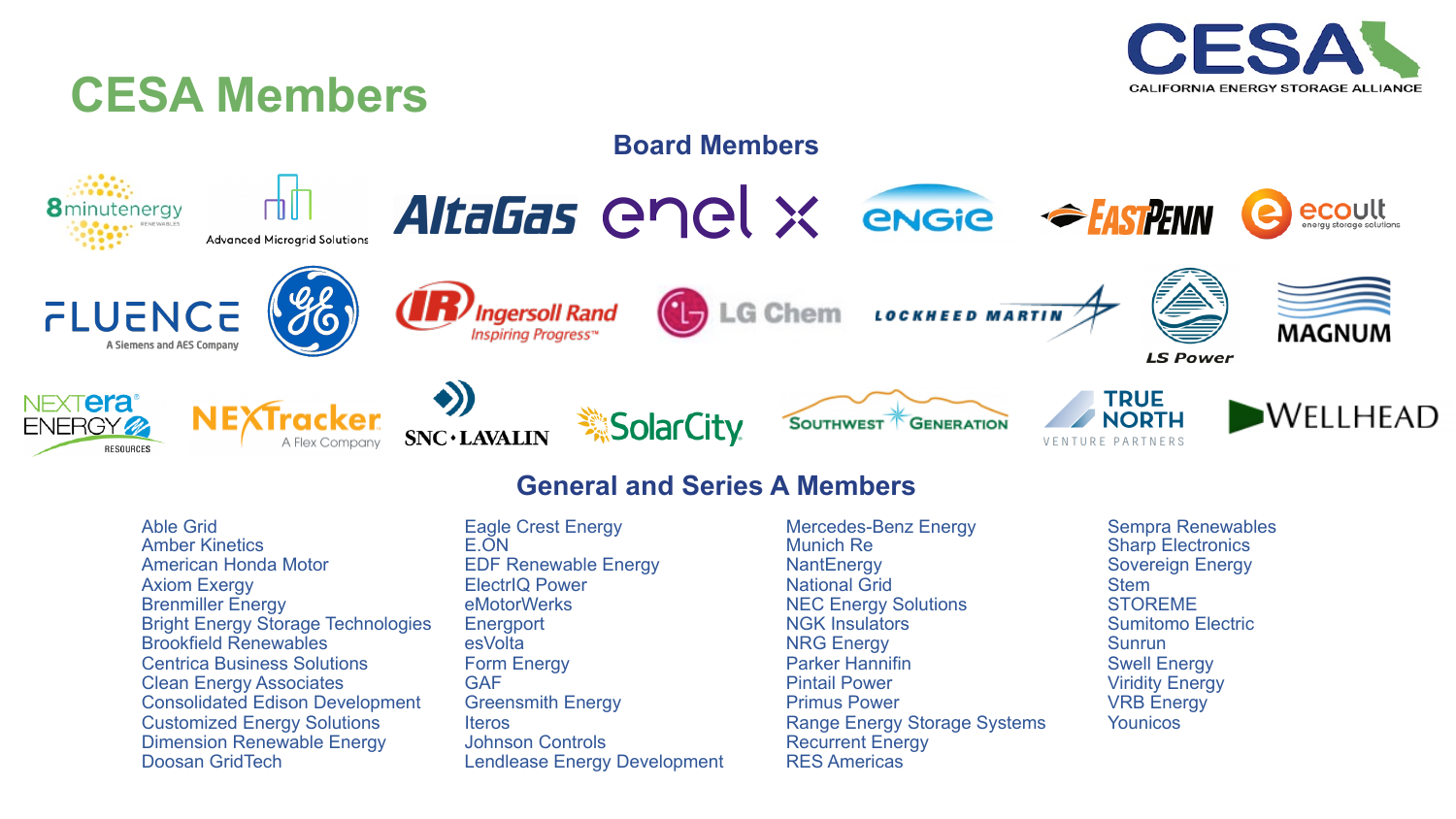

# **BTM Deployments will Continue to Grow**

#### Helpful to recall the uptake curve of solar in the 2007-2015 timeframe: 142,164 solar projects deployed in California







#### Customer Type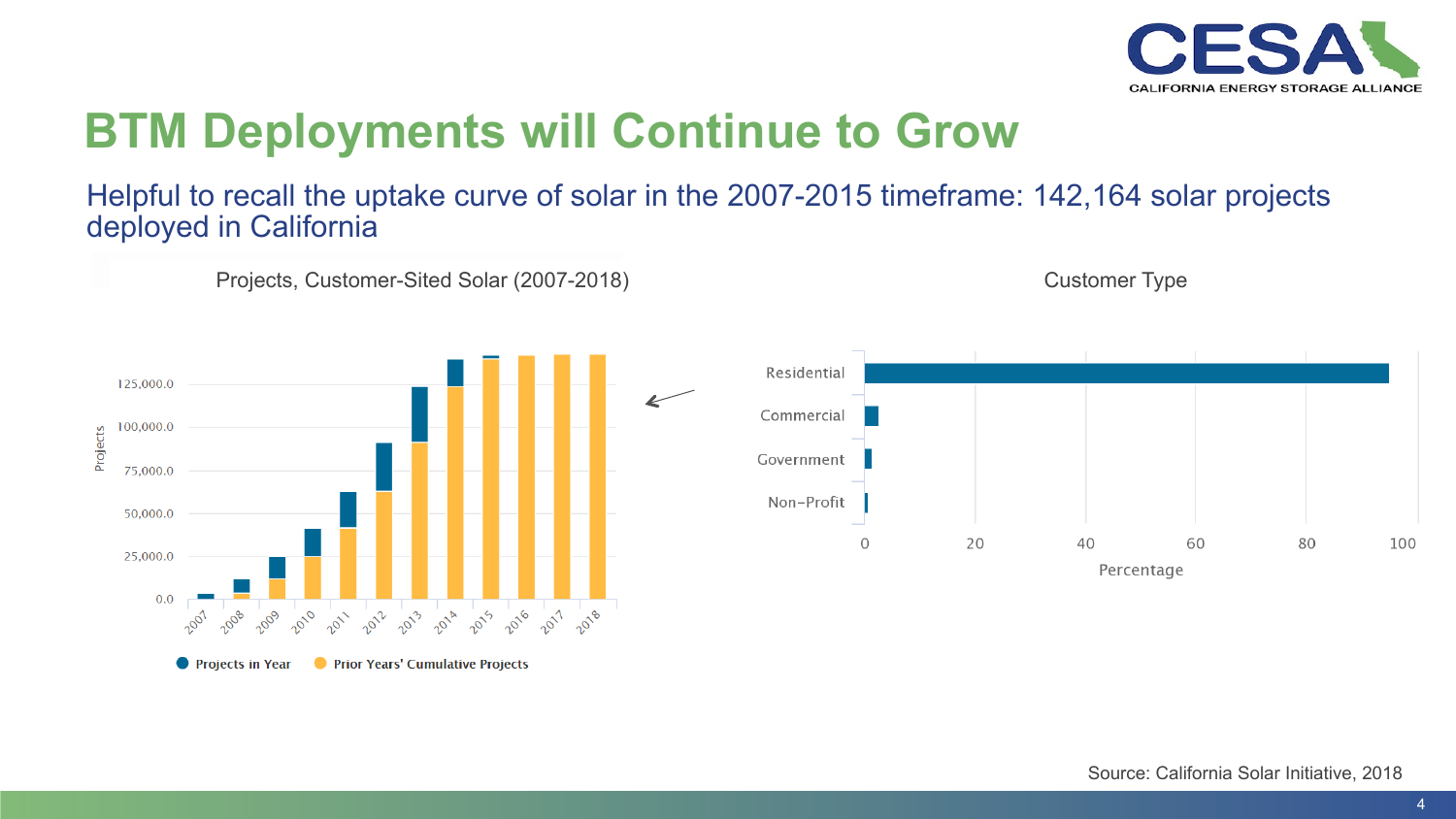

## **Energy Storage Is Arriving**

**Each of California's three investor-owned utilities (IOUs) are making major progress toward their 1,325 MW energy storage procurement target by 2020** 

**99.5 MW of energy storage that was procured and operational**  *in 6 months* **to address reliability issues stemming from limitations of the Aliso Canyon gas storage facility.** 

#### AB 2514 Utility Energy Storage Procurement Tracker



**Procured Transmission (MW)** Procured Distribution (MW) Procured Customer (MW) Residual Transmission (MW) Residual Distribution (MW) Residual Customer (MW)

Source: California Energy Storage Alliance, 2018

Updated: July 2, 2018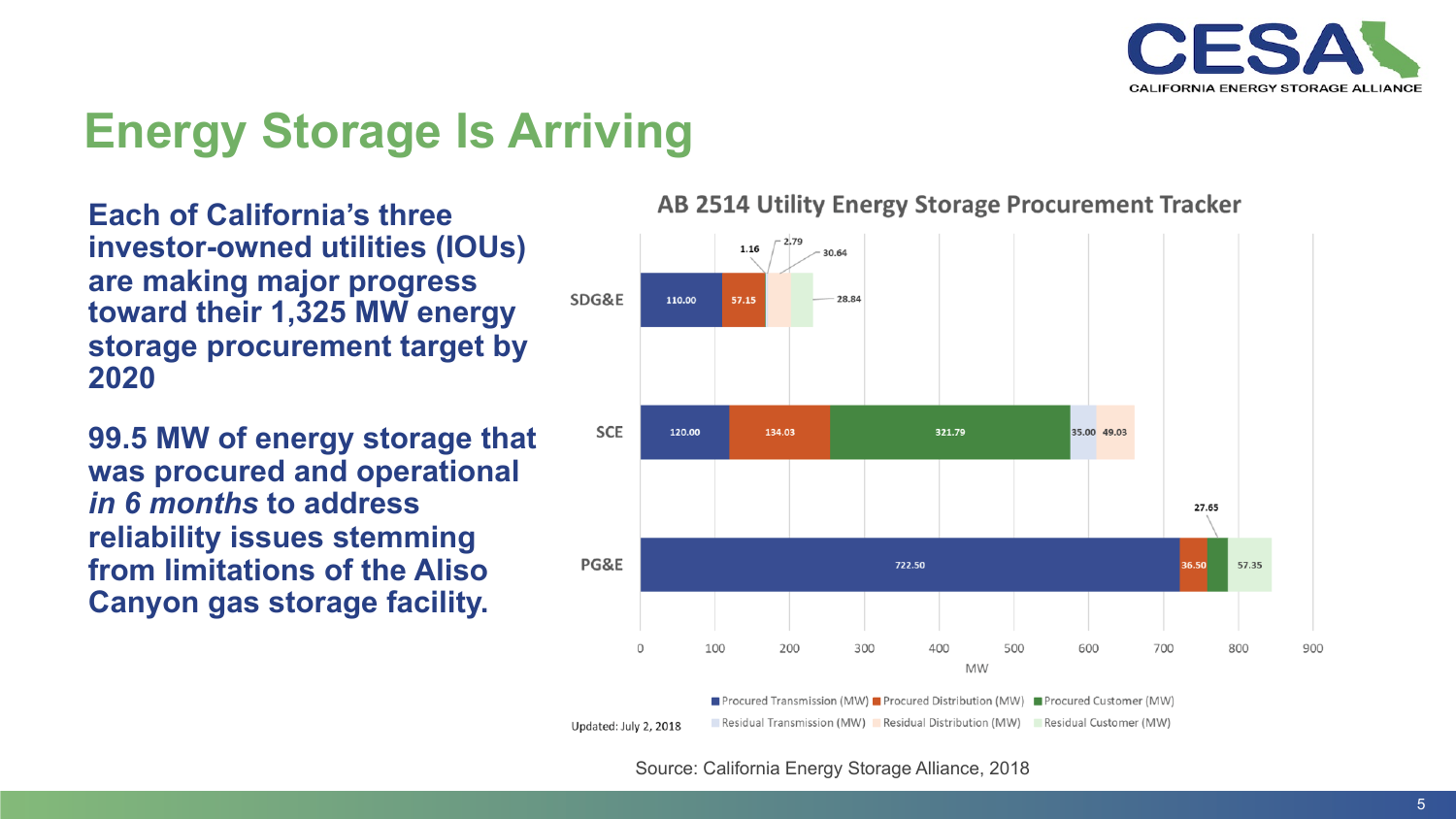

### **Keys to Growing the Energy Storage Market**

**California continues to make progress as the worldwide leader in energy storage deployments and opportunities to provide grid services because of progress along three key areas** 

**Reducing barriers: Streamline** interconnection and permitting, open market participation pathways, and develop standards

**Growing the pie:**  Create new opportunities to compete in solicitations and identify/specify needs

**Improving valuation:** Have planning, models, and evaluation that reflect storage capabilities as fast, flexible, modular, and capable of multiple uses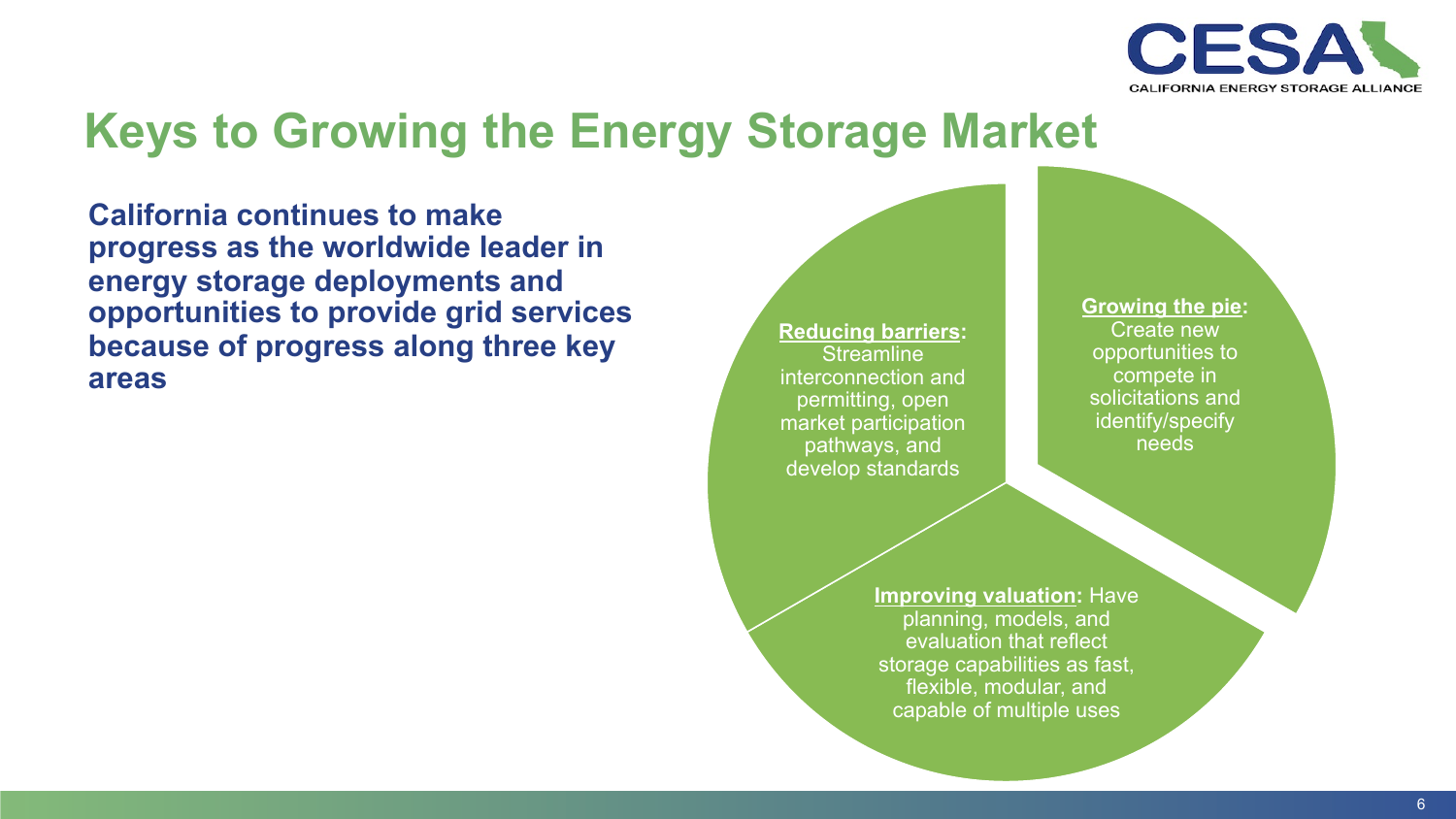

## **Growing the Pie**

- **Continued progress toward AB 2514 targets of 1,325 MW by 2020:** 
	- Most storage being procured to meet local capacity needs (4-hour RA capacity)
- **New authorizations for utilities under AB 2868 of 500 MW (25% cap on BTM):** 
	- Proposals are being developed to identify investments that focus on low-income, public sector
- **Demonstrating storage reliability/economic option value through expedited storage procurements:** 
	- 99.5 MW of energy storage was procured and operational in 2017 to address reliability issues stemming from limitations of the Aliso Canyon gas storage facility
	- 567.5 MW of energy storage procured to reduce reliance on costly backstop procurement of gas (Moorpark, Moss Landing, future economic gas retirements)
- **Self-Generation Incentive Program (SGIP) expansions and enhancements:** 
	- Over \$400M is available through 2019 for BTM storage systems, including Equity Budget set-aside
	- SB 700, upon signing by Governor, will extend program at \$166M/year through 2024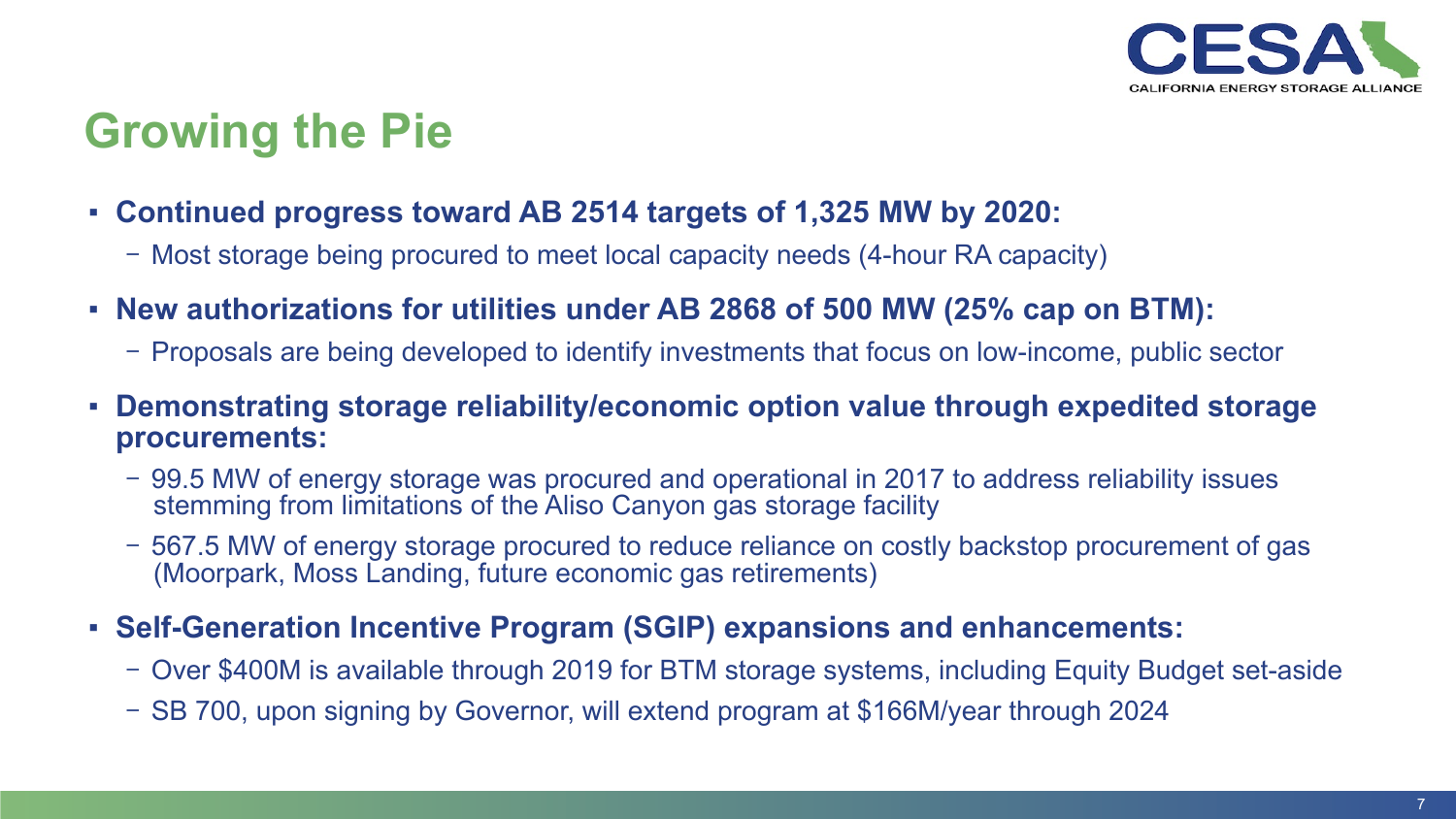

### **Improving Valuation**

- **The CPUC's Reference System Plan recommends +2,000 MW of battery storage through 2030 to help integrate + 9,000 MW of utility-scale solar PV and + 1,100 MW of wind in California, (on top of +16,000 MW of additional rooftop PV):** 
	- CESA's analysis finds that the need for storage may be underestimated due to modeling assumptions around storage costs, hybrid storage, curtailment, and gas resources

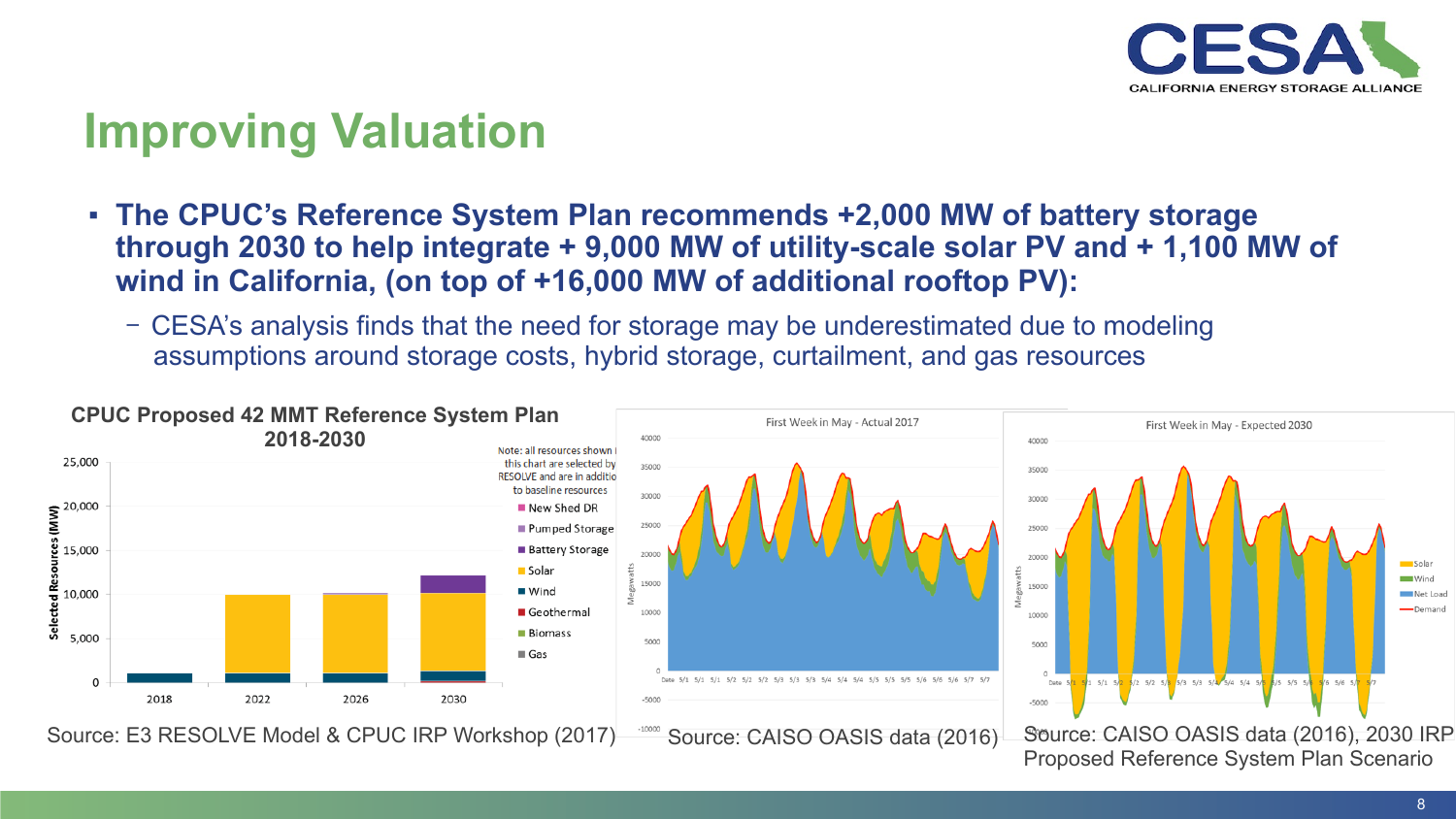

### **Improving Valuation**

- **Reforms to Flexible RA product are needed since Flex RA prices are negligible:** 
	- An effective Flexible RA product definition will compensate storage for their 'elite' flexibility characteristics and support state planning for resource traits needed (but due to current product definitions, slow-ramping resources qualify for Flex RA )
- **Reforms to calculating the capacity value of solar+storage and wind+storage resources (as well as other changes) are needed since procurement is currently siloed for solar/wind vs. storage:** 
	- There are significant cost and efficiency benefits of hybridizing storage with solar, wind, and gas, but compensation, procurement, and modeling of these systems are still in early stages
- **Multiple-use application (MUA) framework adopted services, domains, and rules to govern resource performance, measurement/settlement, and incrementality:** 
	- This should enable greater utilization of energy storage assets and improve cost-effectiveness of storage resources in solicitations and programs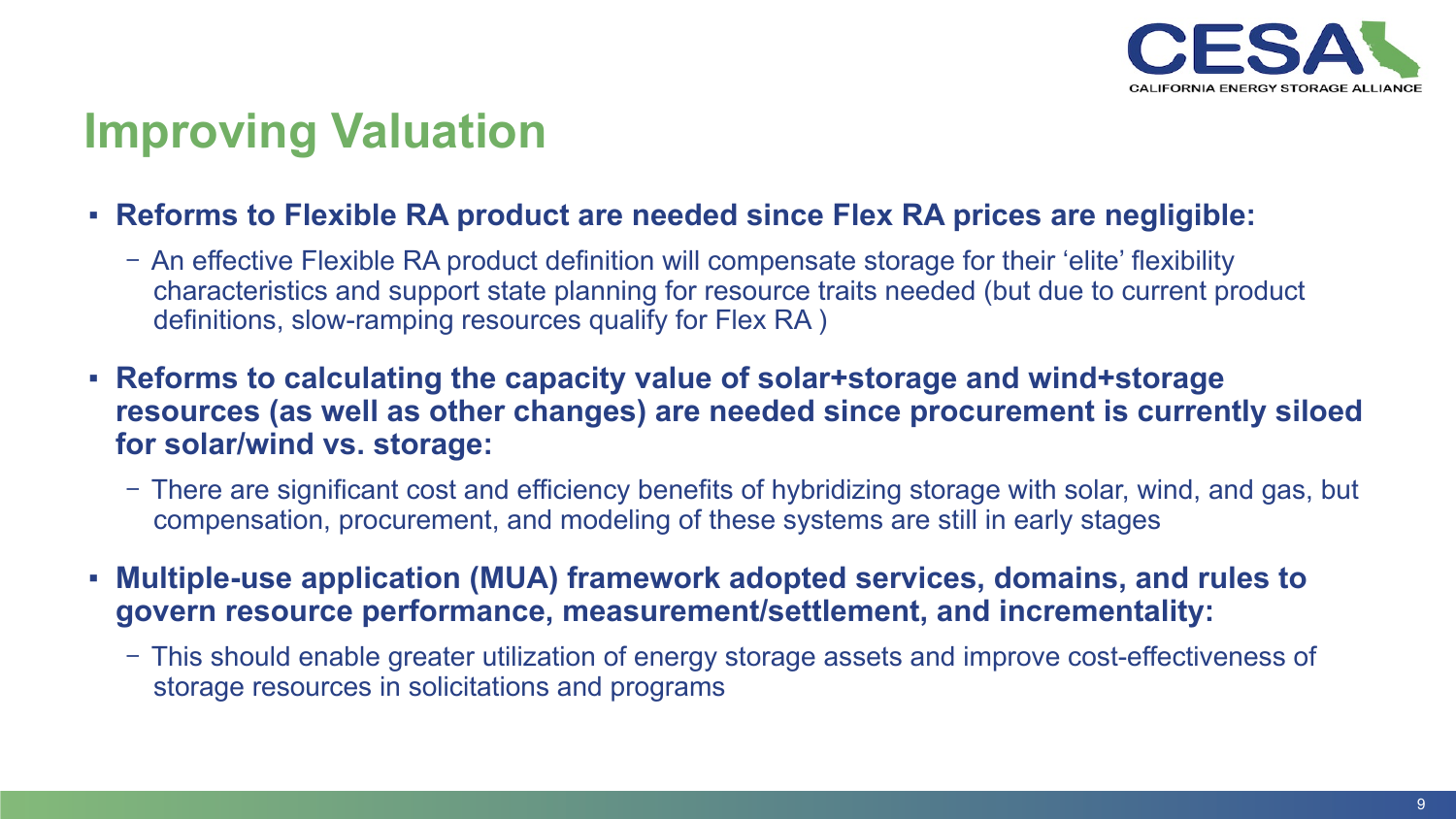

### **Reducing Barriers**

- **Interconnection processes (including retrofits and modifications), metering configurations, and software controls can be agreed upfront to streamline:** 
	- Approval of software control schemes may reduce the cost of having to 'meter everything'
	- Approval of fast-track processes for specific configurations or thresholds where there is *de minimus*  impacts to grid (*e.g.*, storage size, non-export storage)
- **Standards and standard testing protocols are needed to support comparability, ease of interconnection, and assurance of safety/reliability** 
	- Standards and protocols protect consumers and expedite approval processes for end users, especially for emerging storage technologies
- **Wholesale market participation models should accommodate storage (see Order 841), such as reasonable size thresholds, use limitation status, station power, etc.:** 
	- Proxy Demand Resource (PDR) enables BTM storage and EVSEs to participate, including now for load consumption during negative pricing periods
	- Non-Generator Resource (NGR) enables IFOM storage to participate in all CAISO markets, but there are challenges for BTM and aggregated storage participation in NGR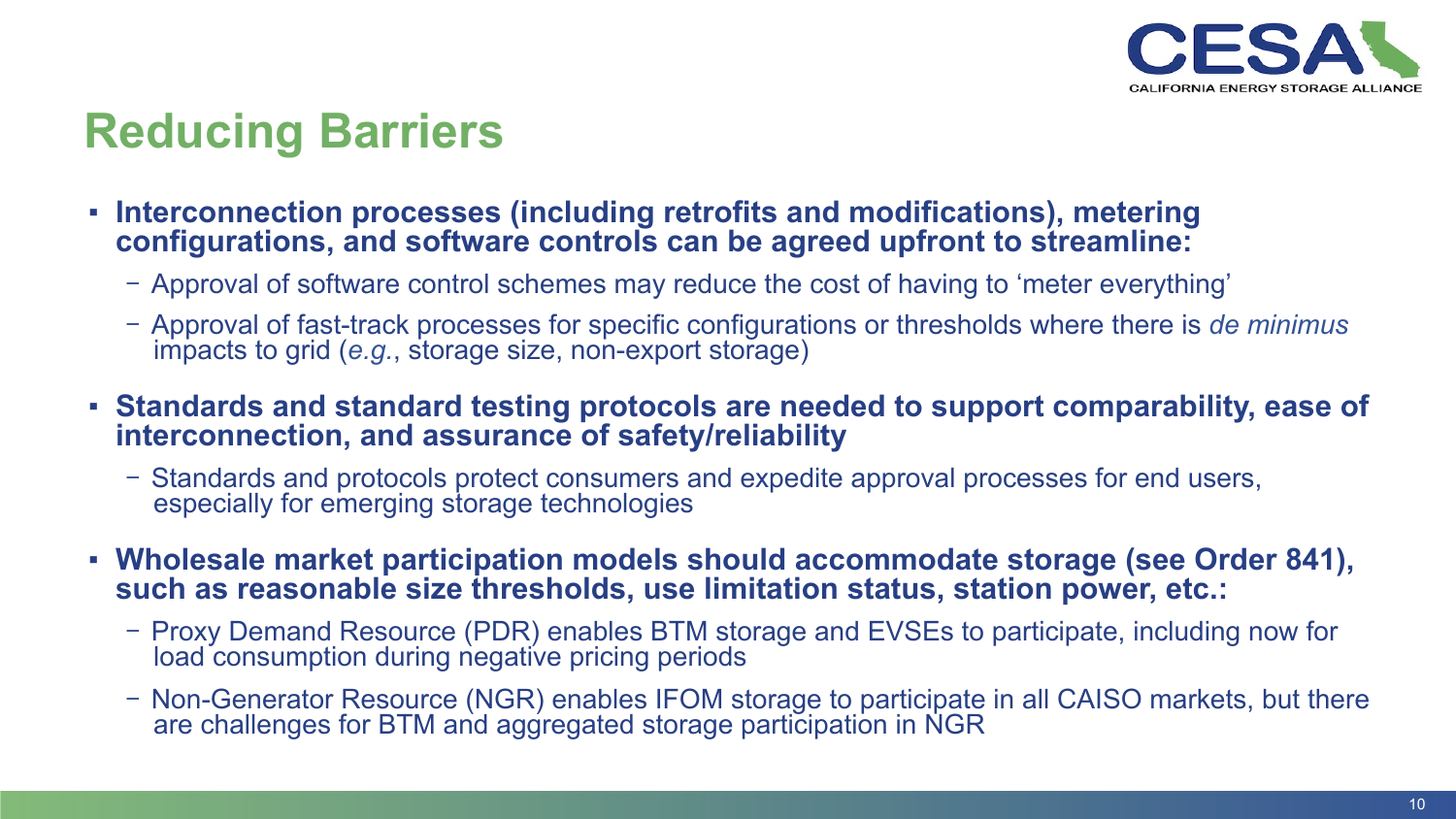

## **Key Takeaways & Conclusions**

#### ▪ **Growing the pie:**

- Growth signals and market certainty is needed to direct investment into storage market, where mandates and targets are effective in the early stages (see CA, NJ, NY, OR, etc.)

#### ▪ **Improving valuation:**

- To support long-term and more autonomous growth of the storage market, grid services and market products must value storage capabilities, and grid planning frameworks must capture how storage can meet identified grid needs

#### ▪ **Reducing barriers:**

- To support the cost-effective and streamlined deployment of storage, key barriers to deployment need to be addressed – such as for interconnection, standards, and market participation models